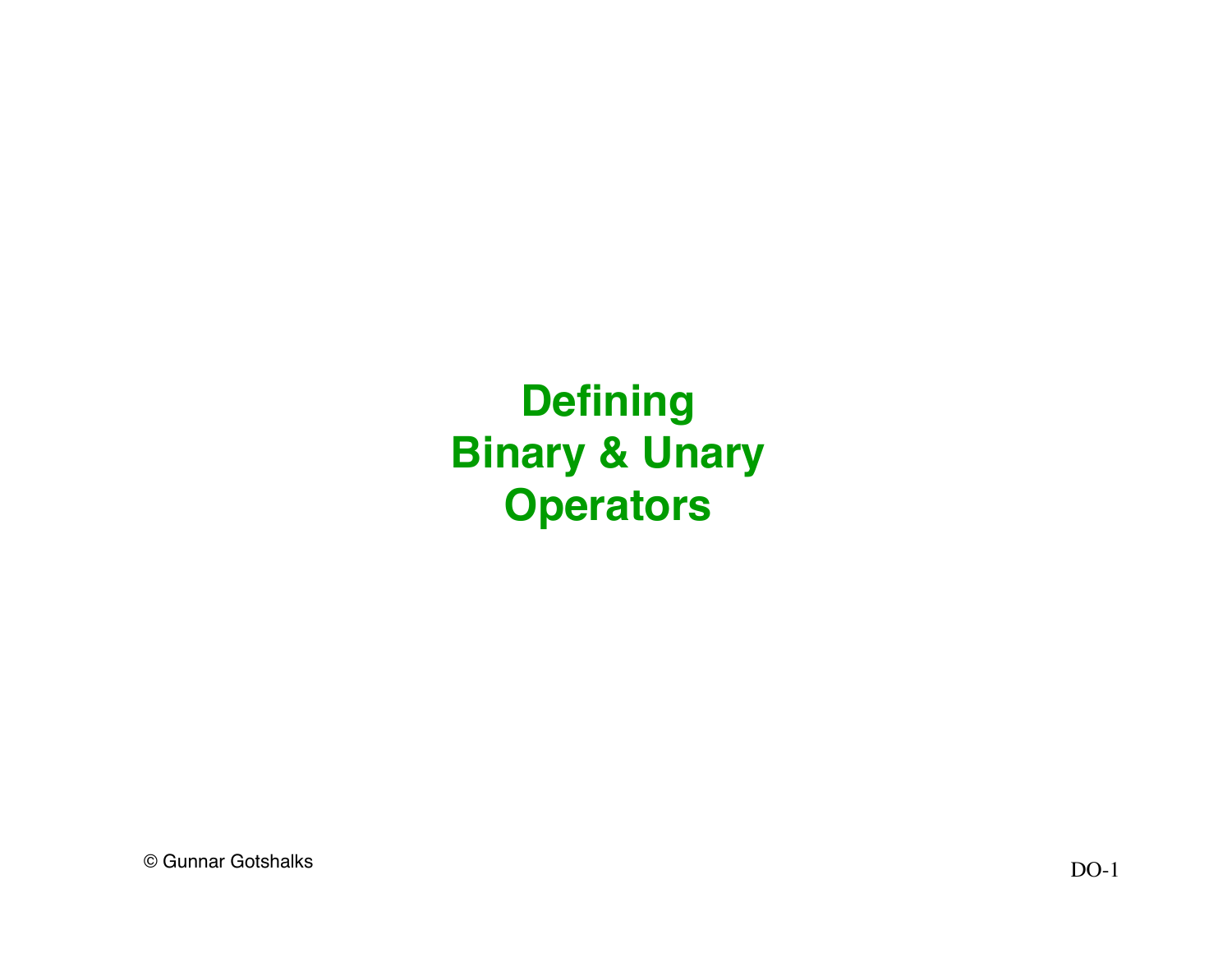# **English-French Dictionary**

 $\Diamond$  Can use compound terms to represent a dictionary

> **list is a structure that contains an entry followed by the rest of the list**

> **For example**

**list ( entry ( book , livre ) , list ( entry ( man , homme ) , list ( entry ( apple , pomme ) , empty ) ) )**

◊ Illustrates how compound terms can be used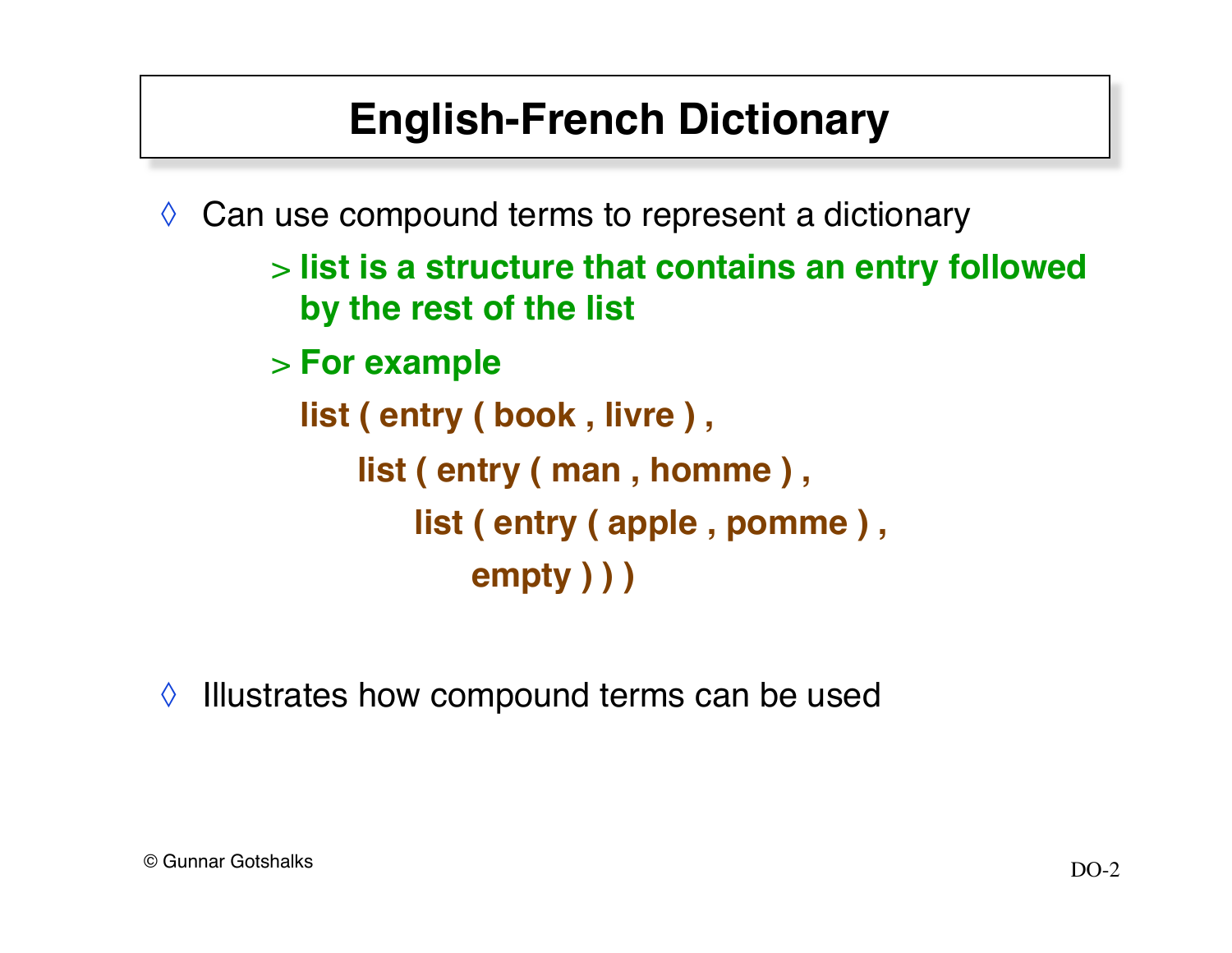# **English-French Dictionary – 2**

 $\Diamond$  Define a custom member function for the list structure

**member ( X , list ( X , \_ ) ). member ( X , list ( \_ , L ) ) :- member ( X , L ).**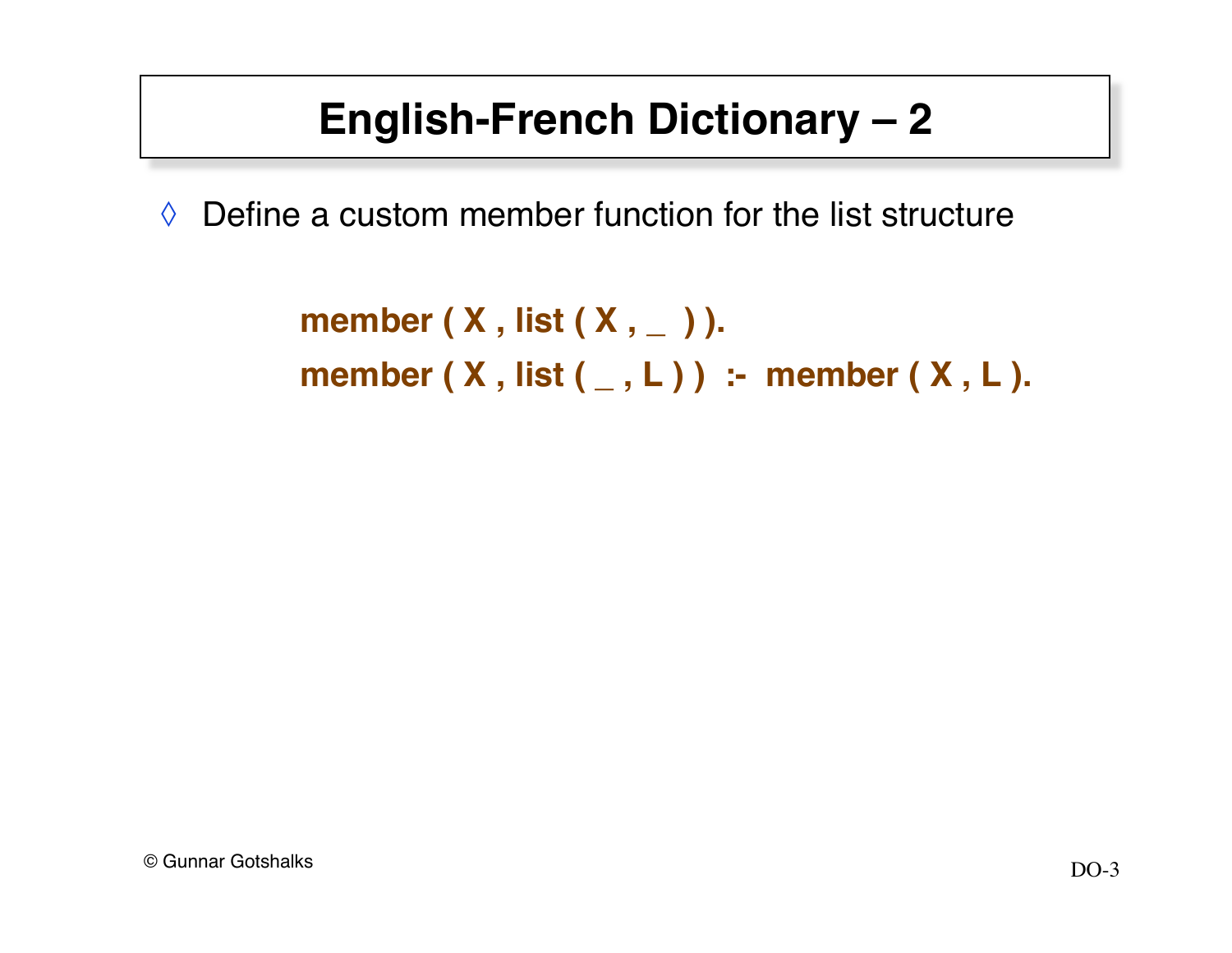# **English-French Dictionary – 3**

 $\Diamond$  Here is a predicate that defines the correspondence between English and French words.

```
englishFrench1( English , French ) :-
   member ( entry ( English , French ) ,
             list ( entry ( book , livre ) ,
                 list ( entry ( man , homme ) ,
                     list ( entry ( apple , pomme ) ,
                         empty ) ) ) )
```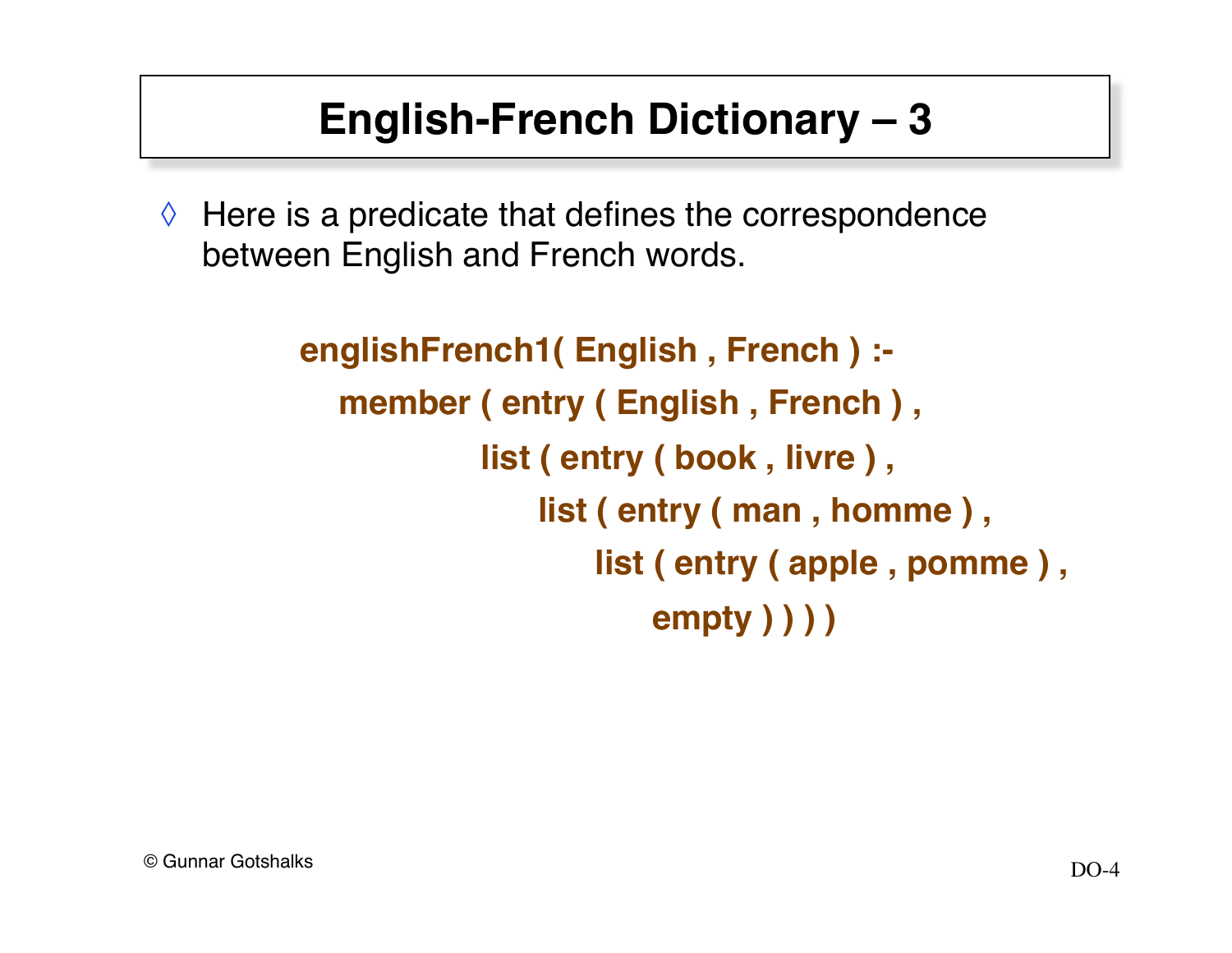## **English-French Using Standard Lists**

 $\Diamond$  We could use the standard list structure.

> **The standard member predicate member ( X , [ X | \_ ] ). member ( X , [ \_ | R ] ) :- member ( X , R ).** > **The translation predicate englishFrench2 ( English , French ) : member ( entry ( English , French ), [ entry ( book , livre ) , entry ( man , homme ), entry ( apple , pomme ) ] ).**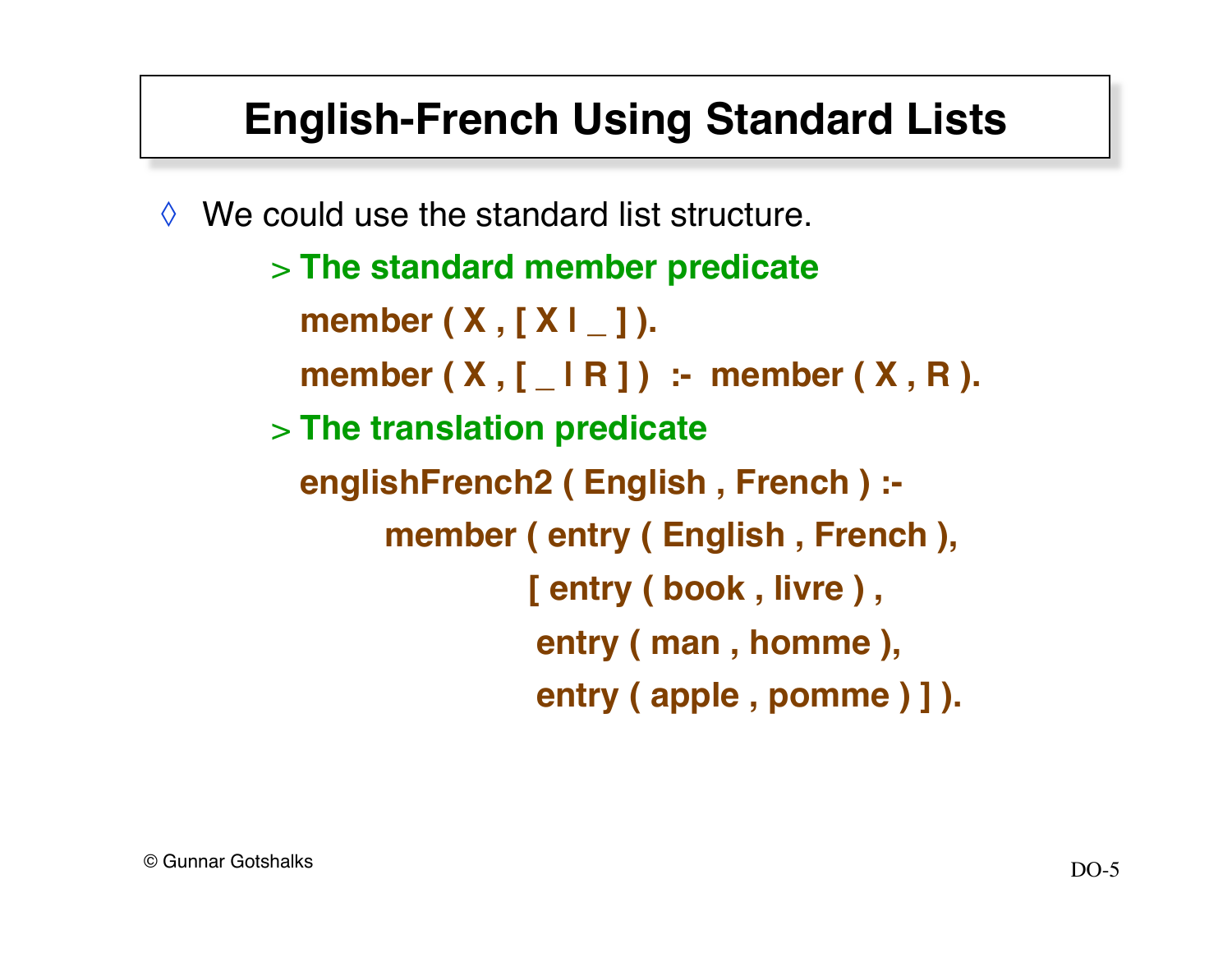#### **English-French Different Dictionaries**

 $\Diamond$  We could change the rule to use a dictionary that holds the list structure

> **It is easier to understand the rule**

**englishFrench3 ( English , French , Name) : dictionary (Name , Dictionary ) , member ( entry ( English , French) , Dictionary )**

> **where we have a fact defining the dictionary. It is easier to change the dictionary and to use it in other contexts**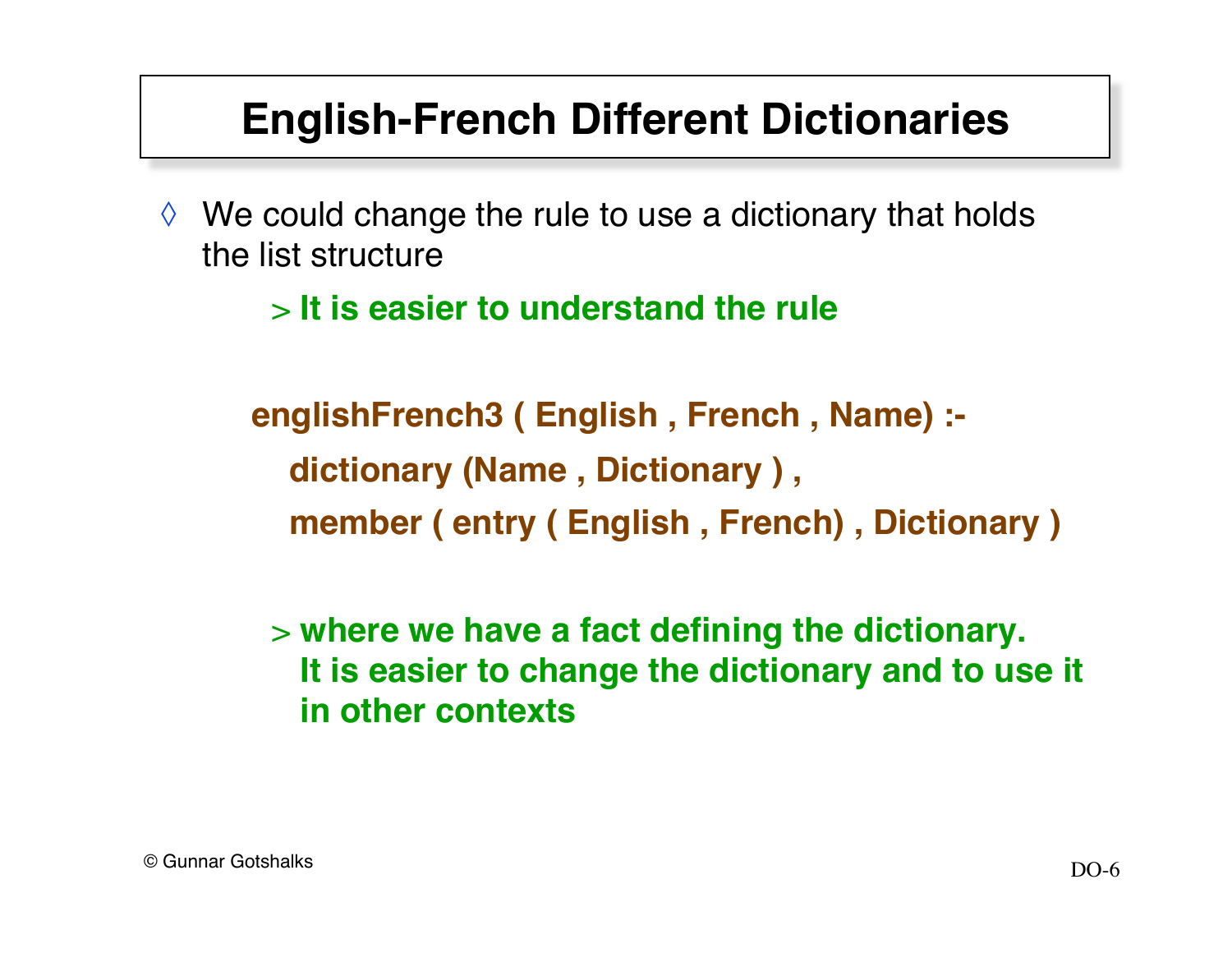#### **Different Dictionaries**

**Dictionary ( Name , D ) :- Name = d1 , D = [ entry ( book , livre ) , entry ( man , homme ) , entry ( apple , pomme ) ] ;**

 **Name = d2 , D = [ entry ( book , koob ) , entry ( man , nam ) , entry ( apple , elppa ) ] .**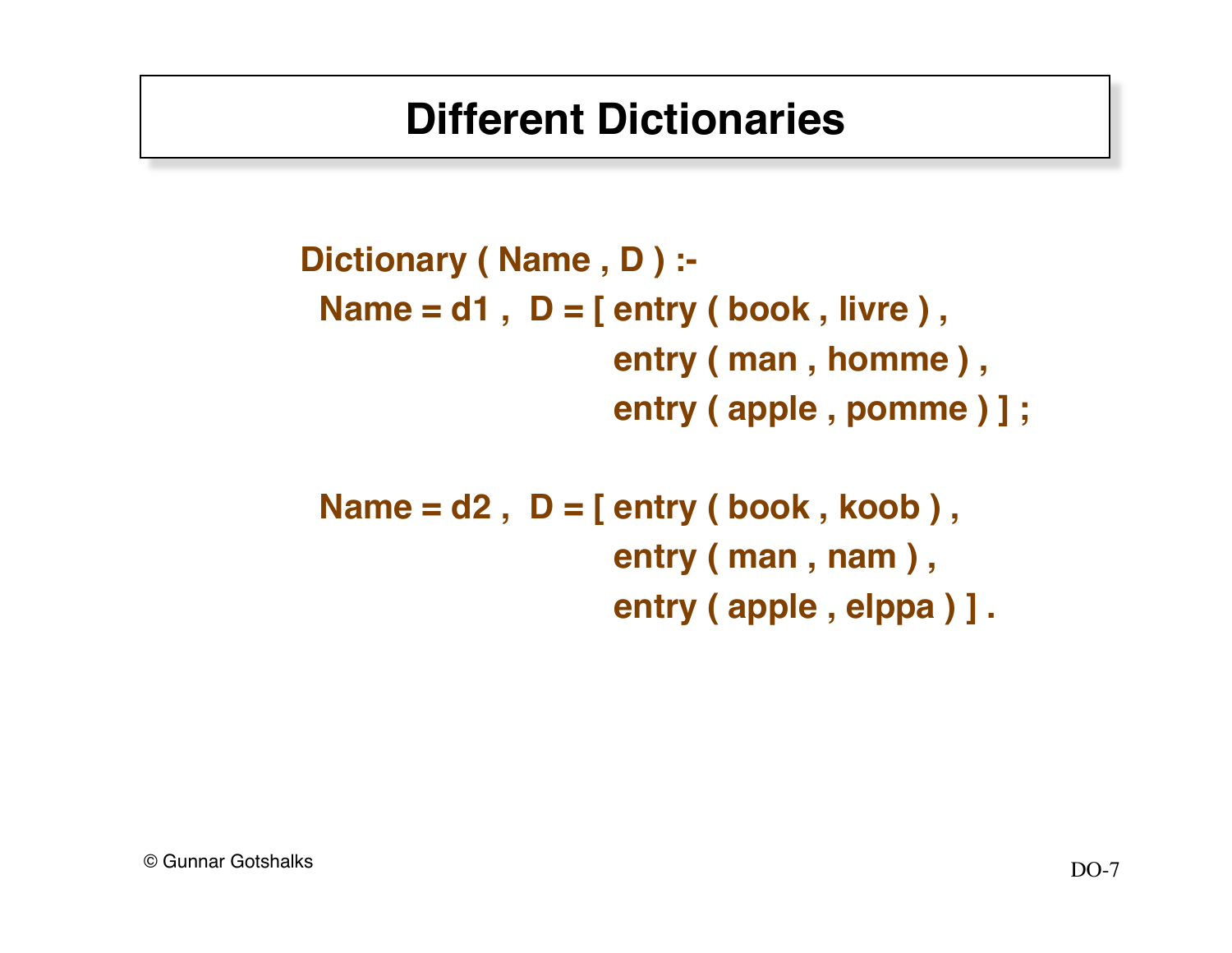## **Use an infix member function**

- $\Diamond$  The previous definition is not a natural way of representing the member function
- $\Diamond$  A more "natural" use of member is as an infix operator, as in the following

> **Use the letter e to represent the mathematical**  symbol belongs-to ( ∈ )

```
englishFrench4 ( English , French ) :-
  entry ( English , French ) e [ entry ( book , livre ) ,
                              entry ( man , homme ) ,
                              entry ( apple , pomme )
1 . 1 . 1 . 1 . 1 . 1 . 1 .
```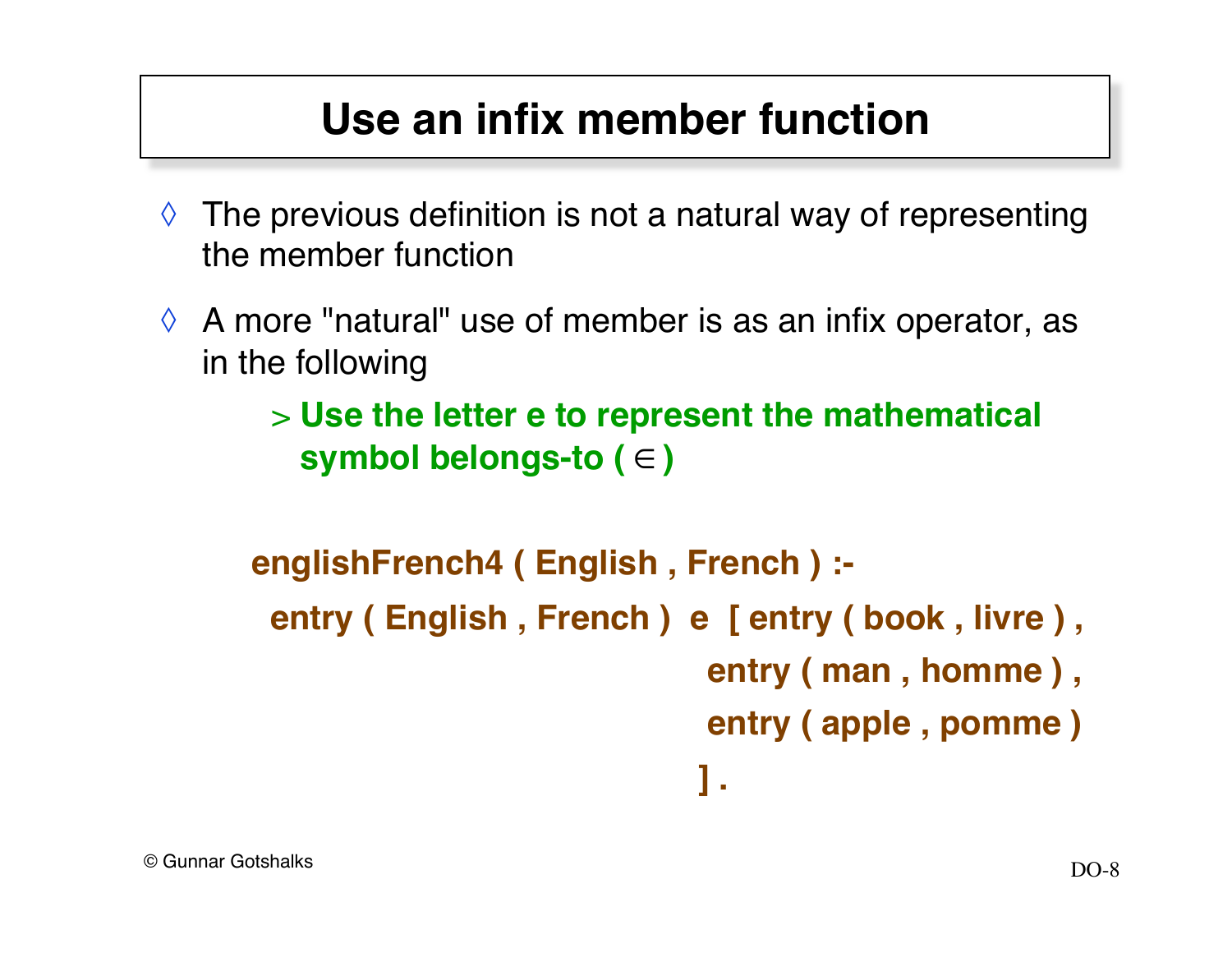## **Use an infix member function**

 $\Diamond$  The infix operator e can be defined as follows

**:- op ( 500 , xfy , [ e ] ).**

- > **Later slides describe the meaning of the op predicate**
- ◊ **e** is a new operator (predicate) so we must create rules that define what it means
	- > **Since e is defined to be infix its rules use infix syntax**
	- > **Note the similarity with the definition of the member predicate**

$$
X e [X I_].
$$

$$
X e [L] : X e L.
$$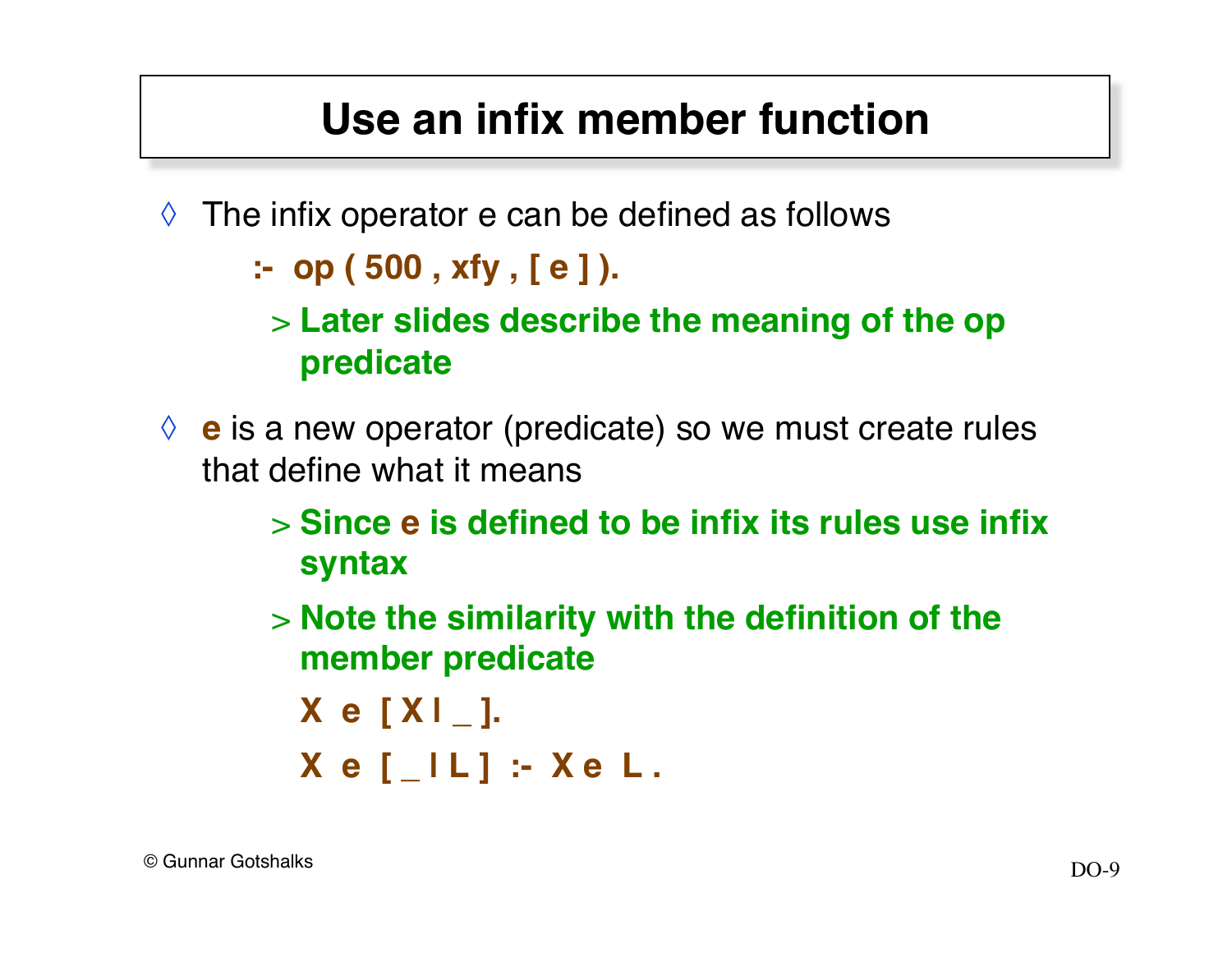## **Use an infix member function – 3**

 $\Diamond$  We can chose of the name of the operator **:- op ( 500 , xfy , [ belongs\_to ] ).**

```
X belongs_to [ X | _ ].
X belongs_to [ _ | L ] :- X belongs_to L .
```

```
englishFrench5 ( English , French ) :-
     entry ( English , French )
          belongs_to
               [ entry ( book , livre ) ,
                entry ( man , homme ) ,
                entry ( apple , pomme )
 ].
```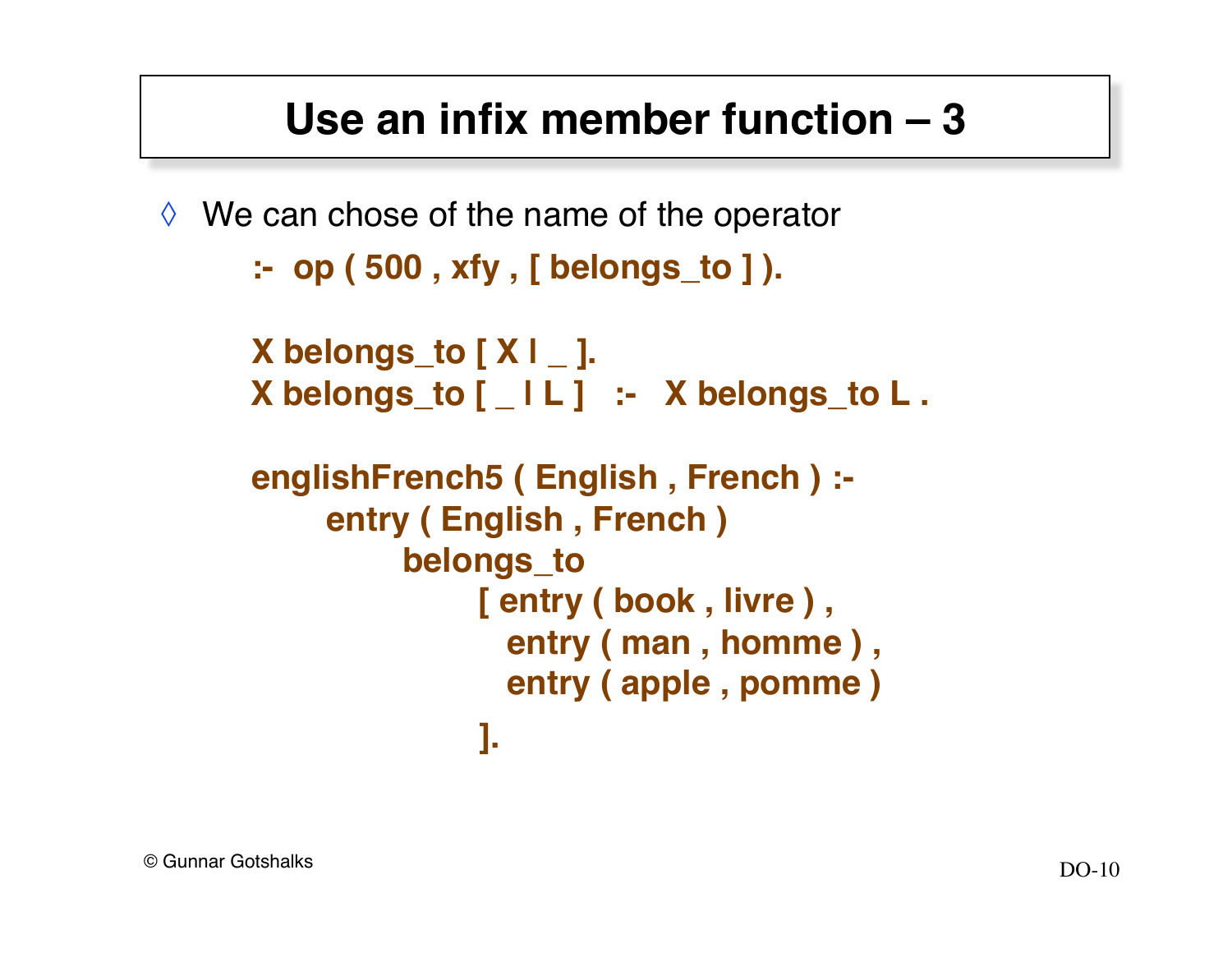# **Bird – Mammal example**

 $\Diamond$  Define some properties of animals

> **Use syntax that is similar to natural language**

```
:- op ( 100 , xfx , [ has , isa , flies ] ).
```
**Animal has hair :- Animal isa mammal. Animal has feathers :- Animal isa bird.**

**owl isa bird. cat isa mammal. dog isa mammal.**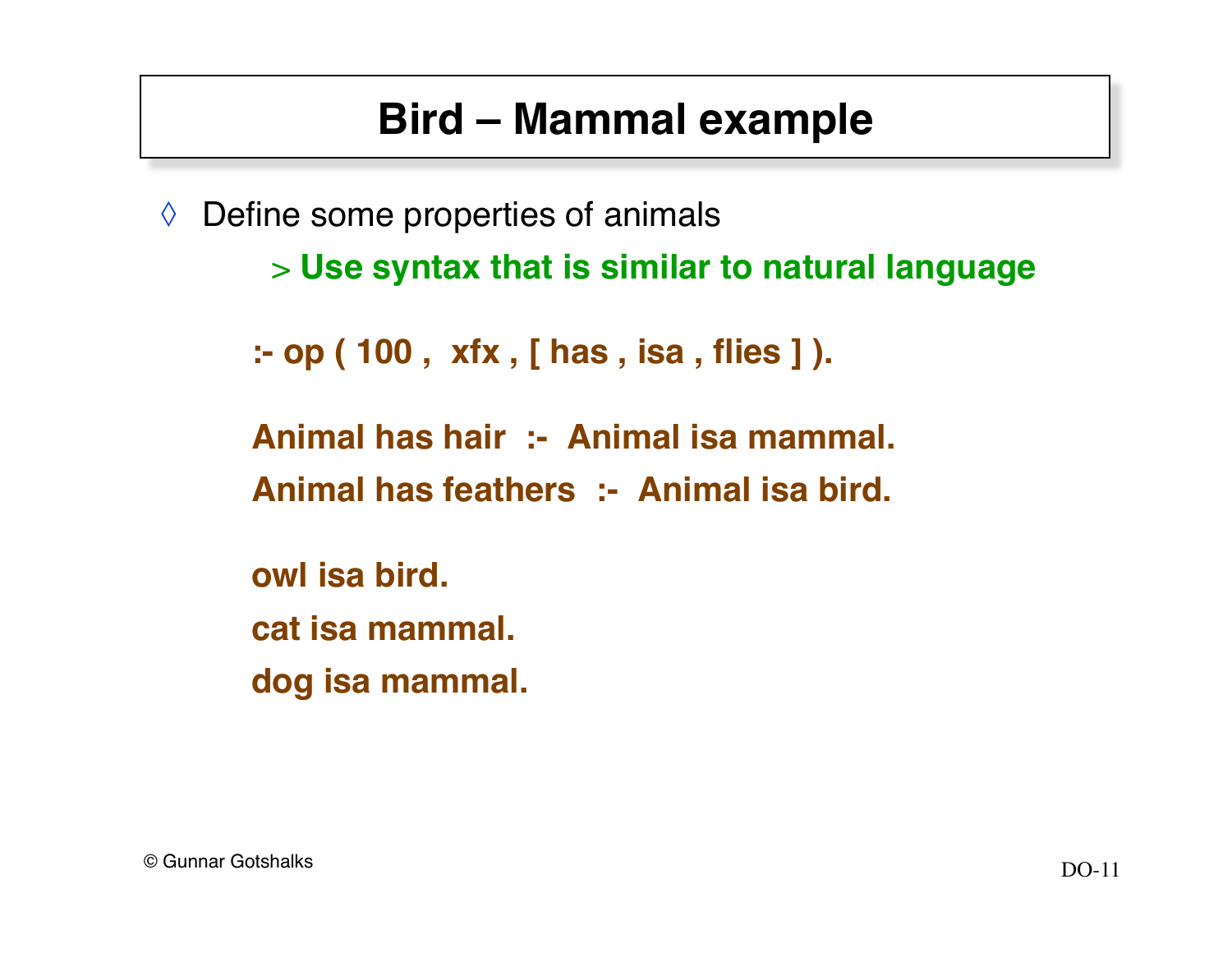## **Example with mulitple precedence**

- ◊ Plays and "and" are at different precedence levels.
- ◊ Define
	- **:- op ( 300 , xfx , plays ).**
	- **:- op ( 200 , xfy , and ).**
- ◊ Example use

**Term1 = jimmy plays football and squash. Term2 = susan plays tennis and basketball and volleyball.**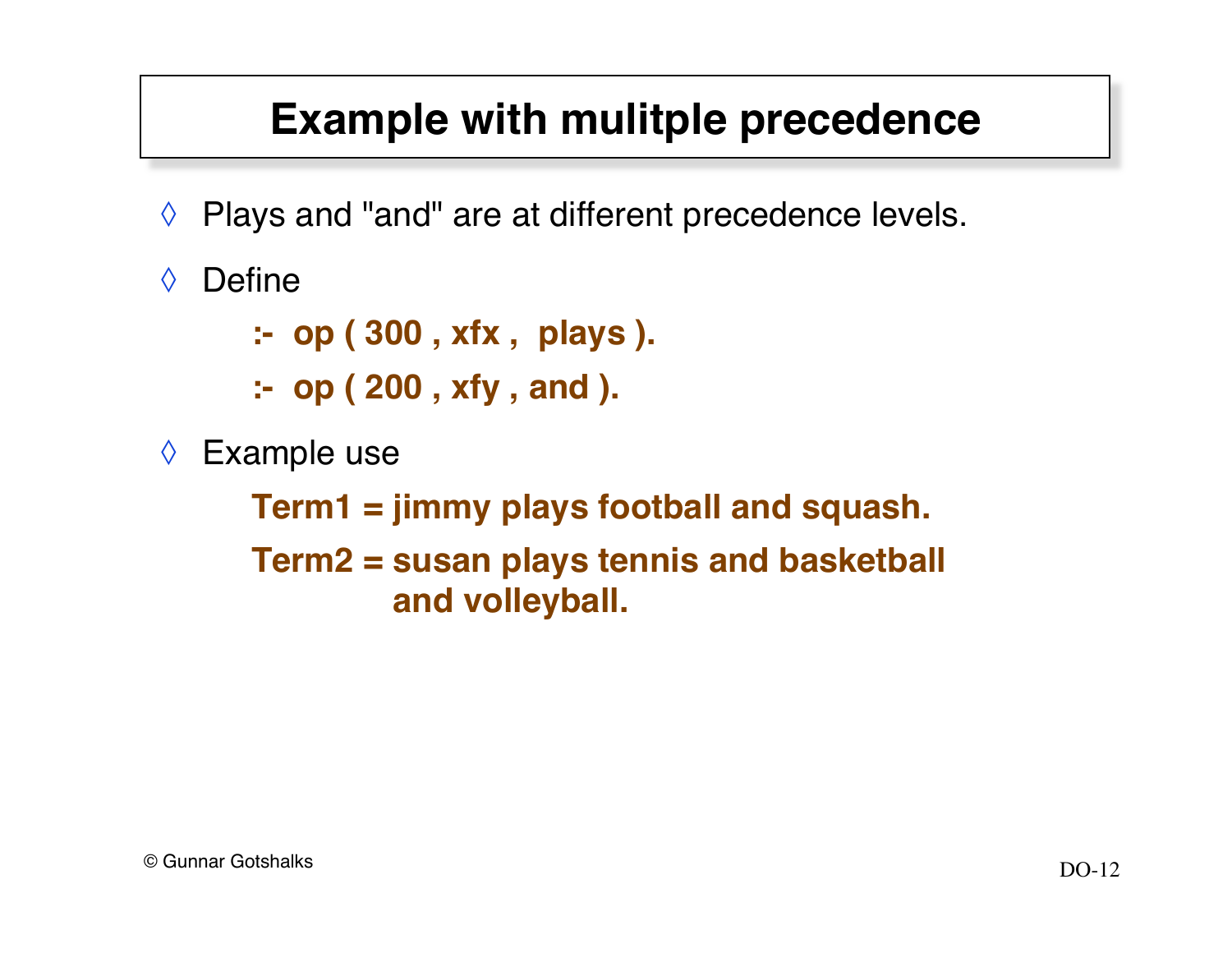#### **Example with mulitple precedence – 2**

 $\Diamond$  What is the internal stucture when using operators as in the following?

**Term1 = jimmy plays football and squash.**

**Term2 = susan plays tennis and basketball and volleyball.**

 $\Diamond$  Recall that everything within Prolog is represented with compound terms, so we have ...

> **Term1 = plays ( jimmy , and ( football , squash) ) Term2 = plays ( susan , and ( tennis , and ( basketball , volleyball ) ) )**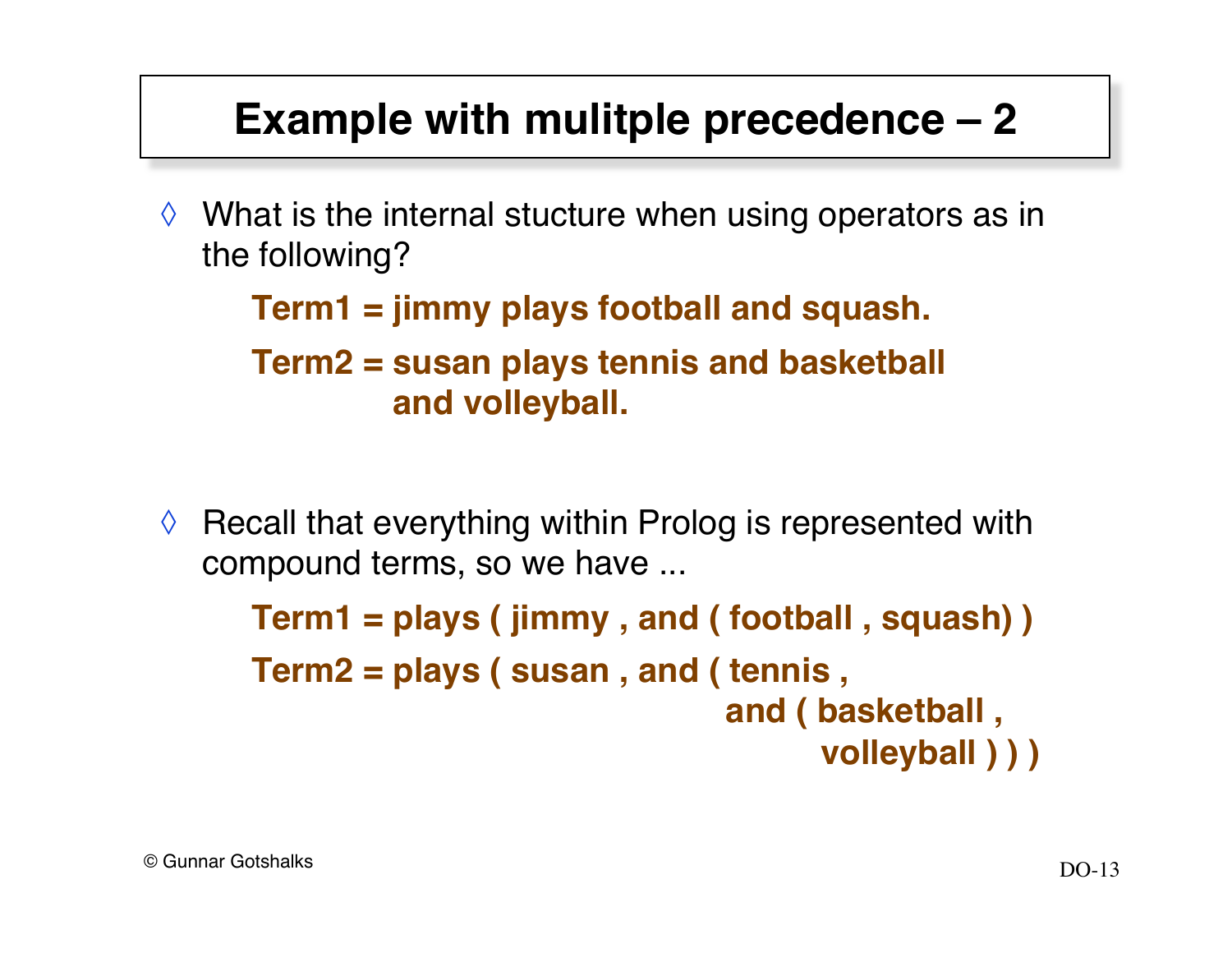#### **Example with mulitple precedence – 3**

- $\Diamond$  DeMorgan's law make predicate syntax look similar to standard mathematics
	- **:- op ( 800 , xfx , <==> ). :- op ( 700 , xfy , v ). :- op ( 600 , xfy , & ).**  $\therefore$  op (500, fy,  $\sim$ ).
- ◊ Consider representing the following

**~ ( A & B ) <==> ~A v ~B . Uses the above**

 $\Diamond$  In standard Prolog, this could be represented as **equivalence ( not ( and ( A , B ) ) , or ( not ( A ) , not ( B ) ) ).** > **or, directly use the internal form '<==>' ( '~' ( '&' ( A , B ) ) , 'v ' ( '~' ( A ) , '~' ( B ) ) ).**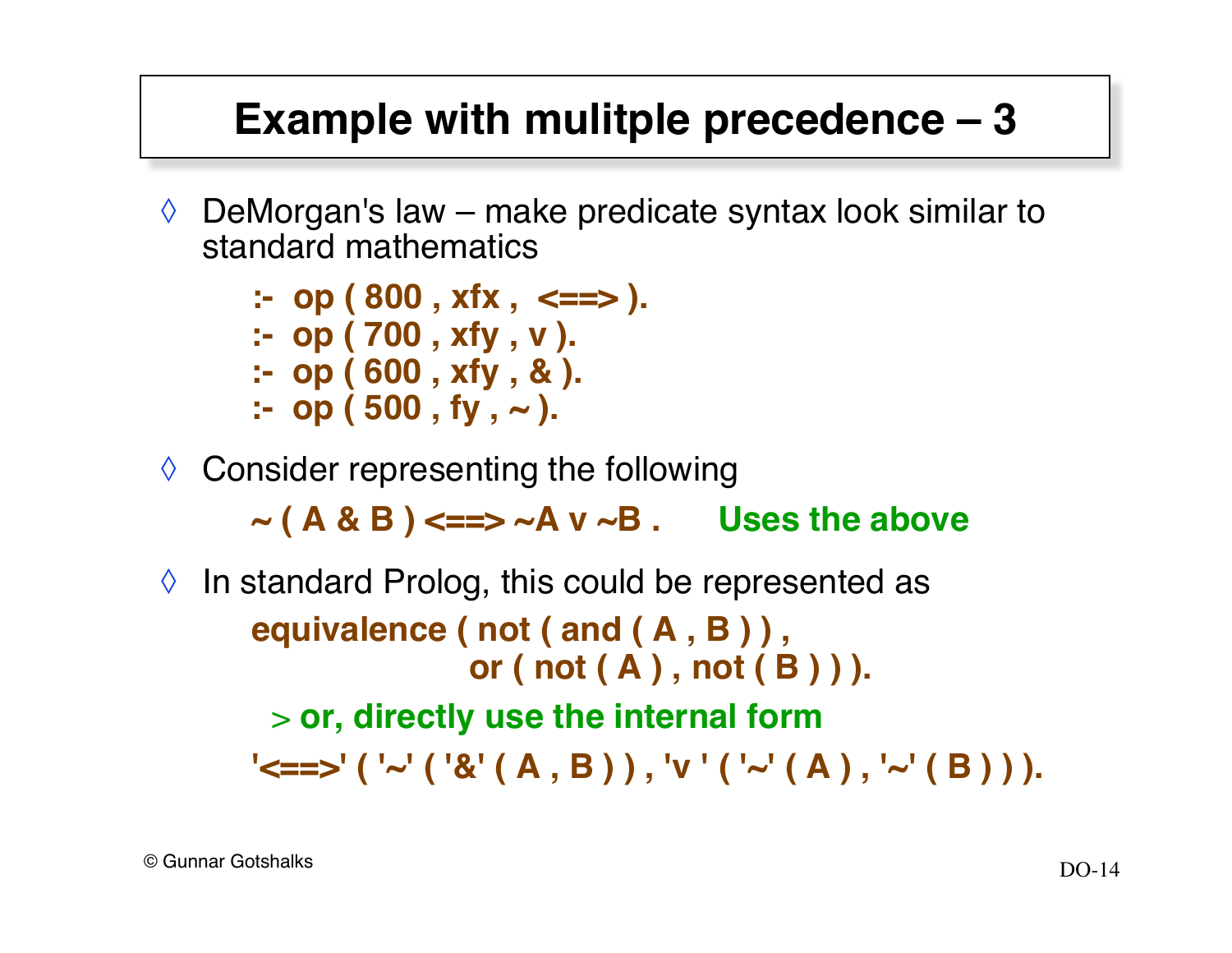# **Why have operators?**

- $\Diamond$  Introduce operators to improve the readability of predicates
	- » **Can be infix, prefix or postfix**
- $\Diamond$  Operator definitions do not define any action, they only introduce new notation
	- » **Operators are functors that hold together the components of compound terms or structures**
- $\Diamond$  A programmer can define their own operators
	- » **with their own precedence and associativity**
	- » **programmer defined operators can be merged in precedence and associativity with the Prolog builtin operators**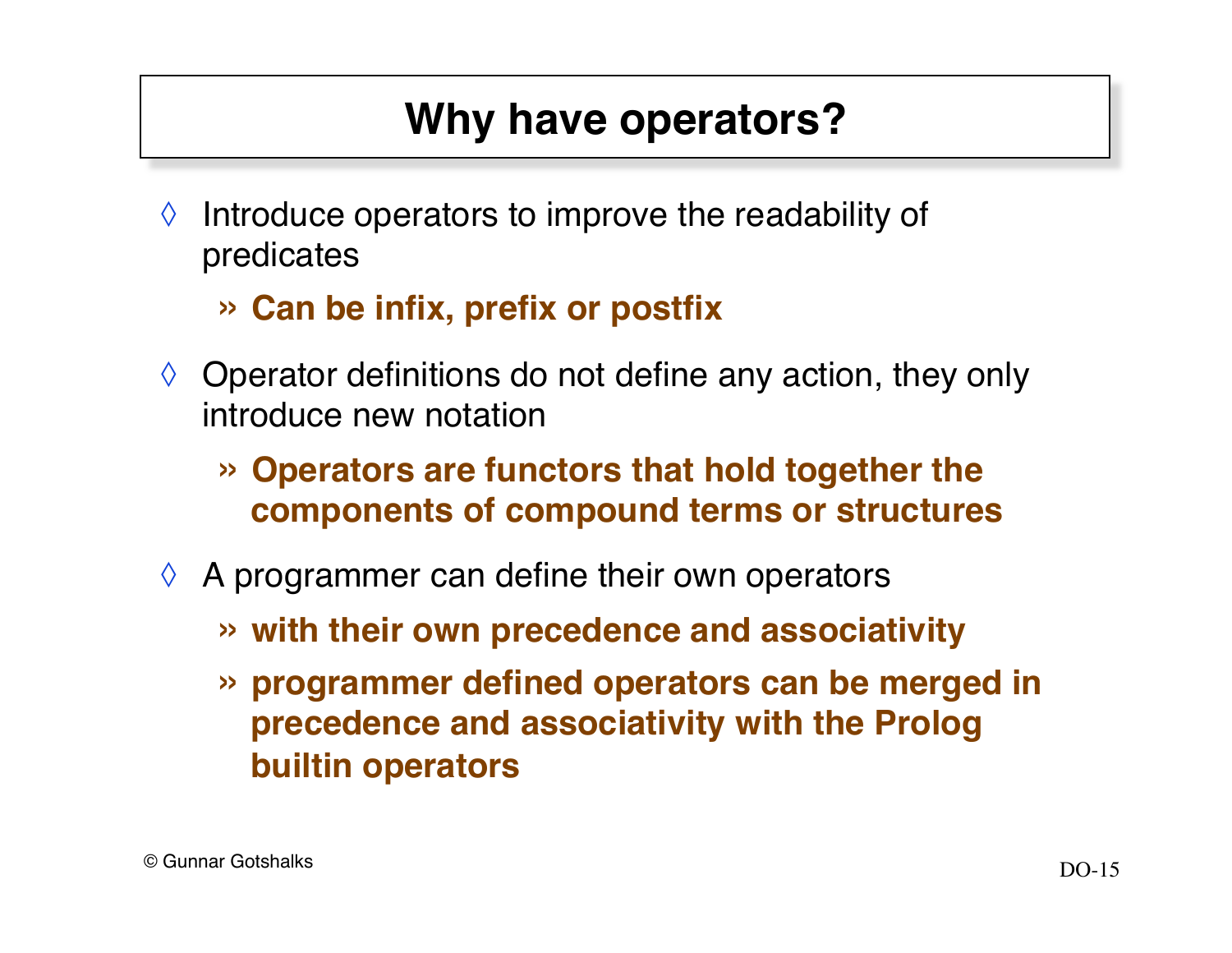## **op Predicate**

 $\Diamond$  Define one or more operators with a given precedence, associativity

```
op ( precedence ,
     associativity ,
     symbol or symbol list
 )
```
◊ Bratko page 77 gives a listing of the precedence of some of the standard operators in Prolog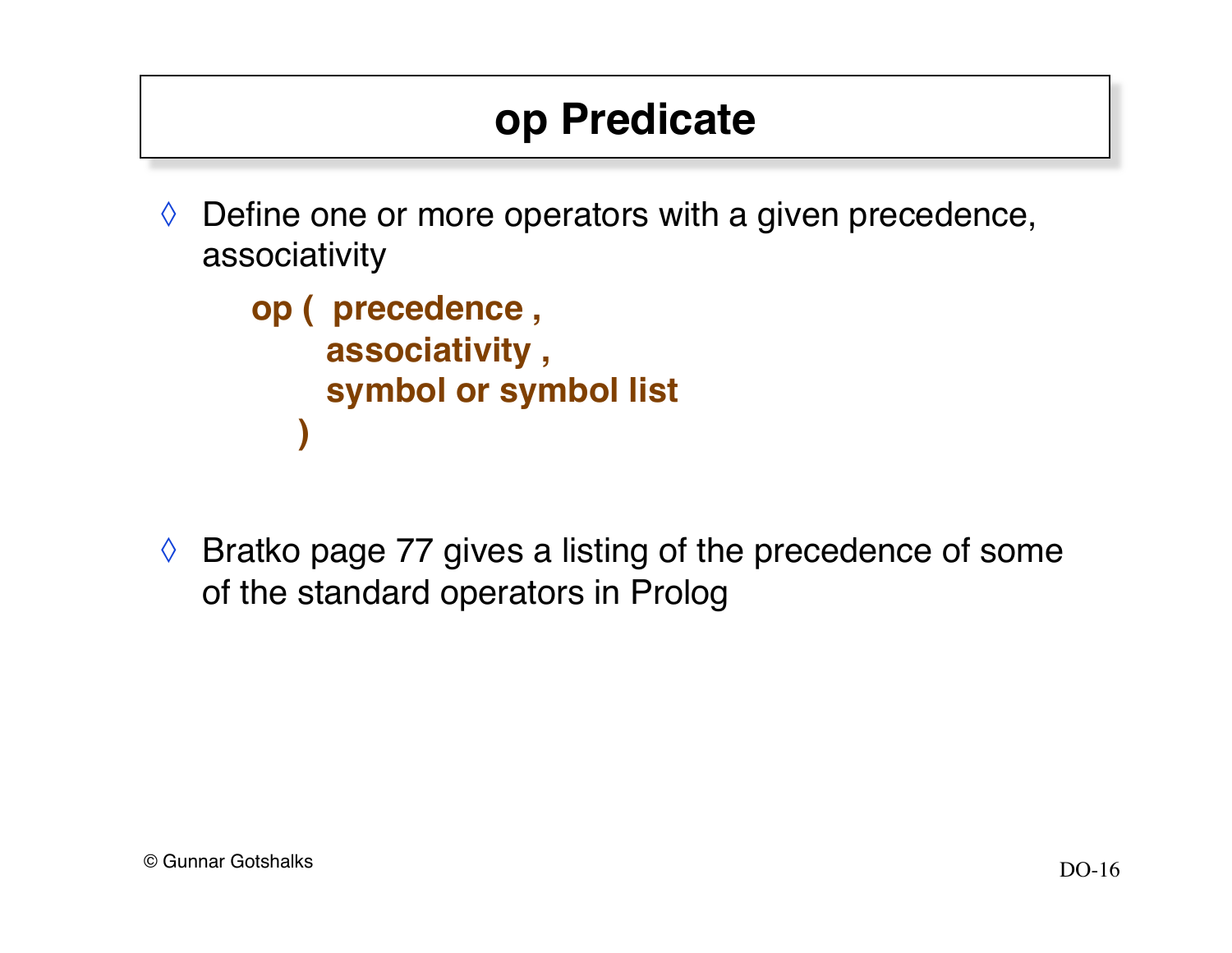#### **op Precedence component**

- ◊ Precedence
	- » **between 0 and 1200 the precedence class**
	- » **lower class numbers have higher priority**
	- » **higher priority implies do first**
	- » **Example**

 $3 + 4 \times 5 = 3 + (4 \times 5)$ 

- » **\* (precedence class 400) has lower number than + (precedence class 500) so times is done first**
- » **Can always use () to force the order of using operators**
	- > **Useful when you do not know relative precedence or to make it clear to the reader**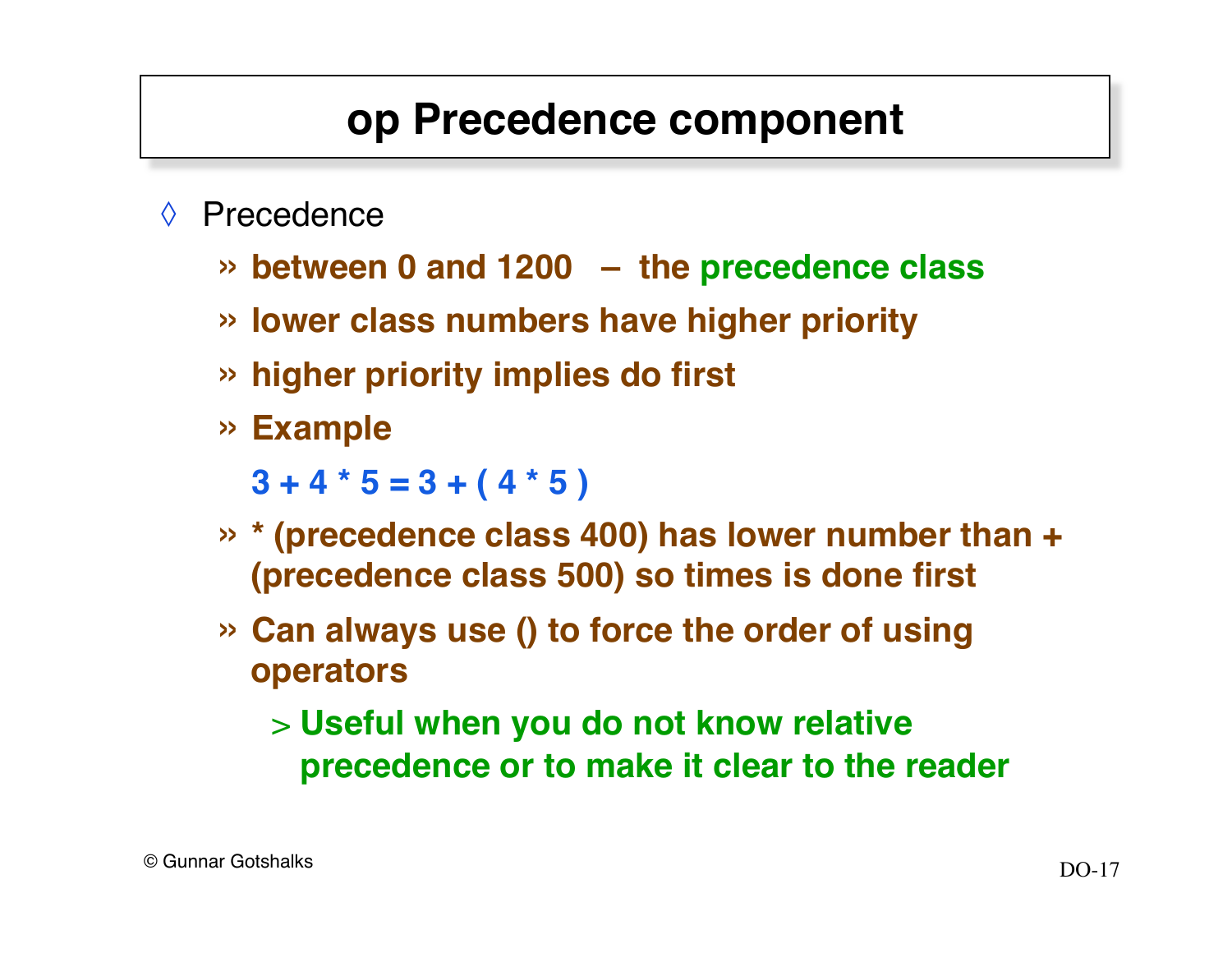#### **Expression Precedence Class**

- ◊ Precedence class of base operand is 0.
- $\Diamond$  Precedence class of expression with operator, oper, is the precedence class of oper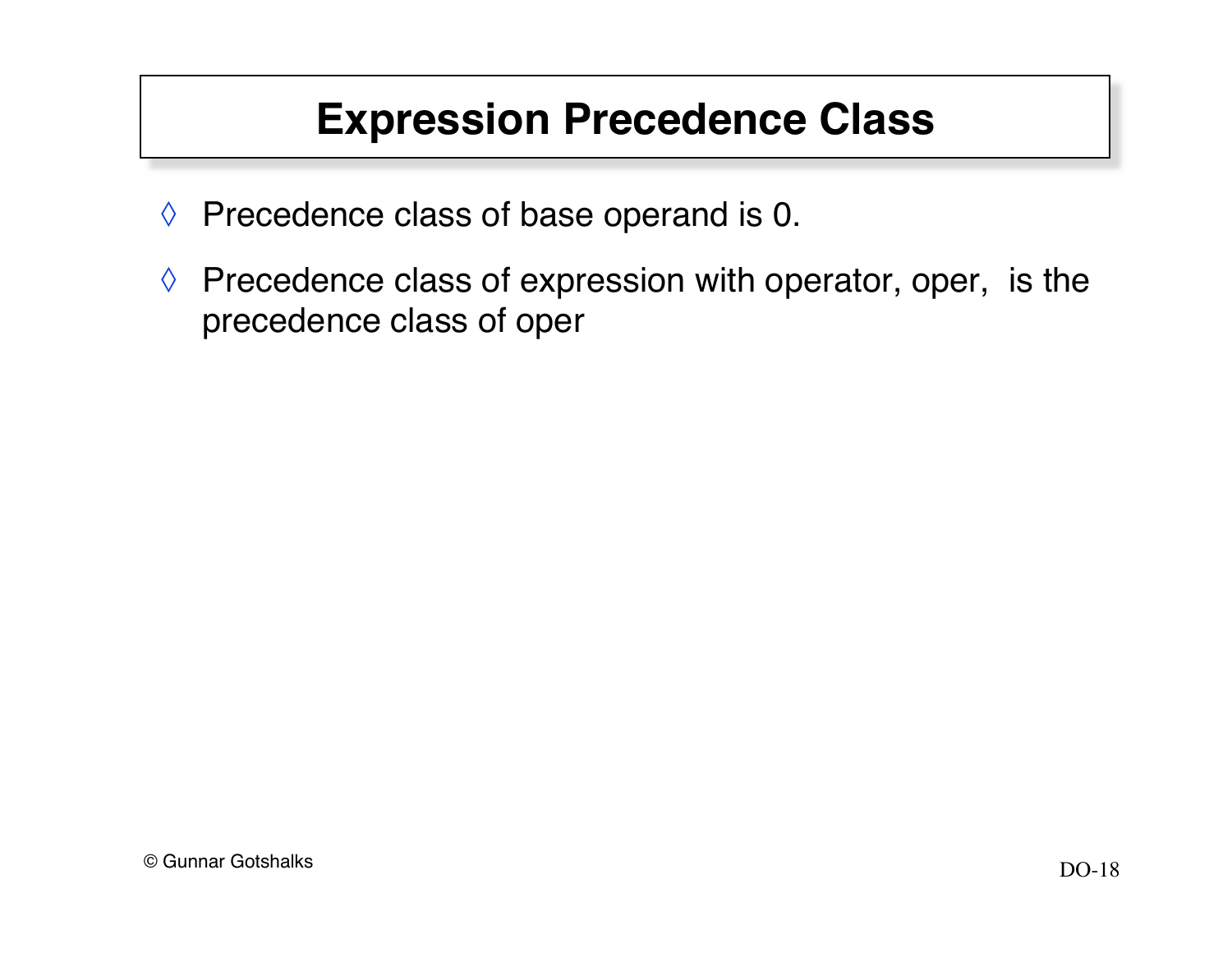## **op Associativity component**

- ◊ Associativity
	- » **Defines which operands belong to which operator when several operators are used in sequence**
	- » **For example in the following**
		- **A oper B**

> **is oper a unary operator with operand A is oper a unary operator with operand B is oper a binary operator with operands A and B**

 $\Diamond$  Can define oper as unary operator with ...

**op ( 100 , fy , oper ). -- unary prefix op ( 100 , fx , oper ). -- unary prefix op ( 100 , xf , oper ). -- unary postfix op ( 100 , yf , oper ). -- unary postfix**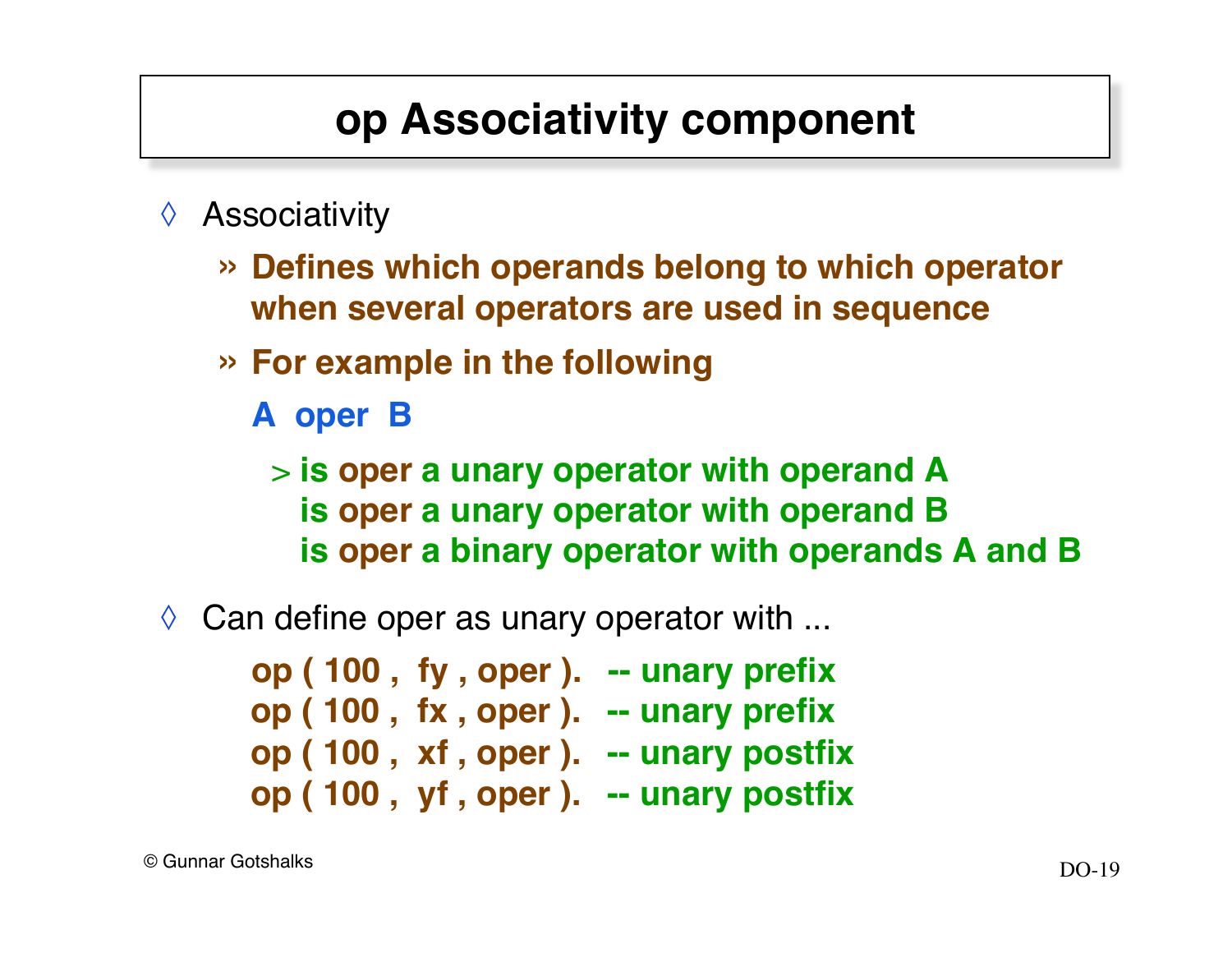# **Unary prefix associativity**

 $\Diamond$  fy

**oper oper a . -- legal syntax**

- > **oper a has equal precedence class with oper**
- > **y says operand of oper can have lower or equal precedence class**

 $\Diamond$  f x

**oper oper a. -- illegal syntax** > **oper a has equal precedence class with oper** > **x says operand of oper must have lower precedence class** > **must use ( ) as follows oper ( oper a ) .**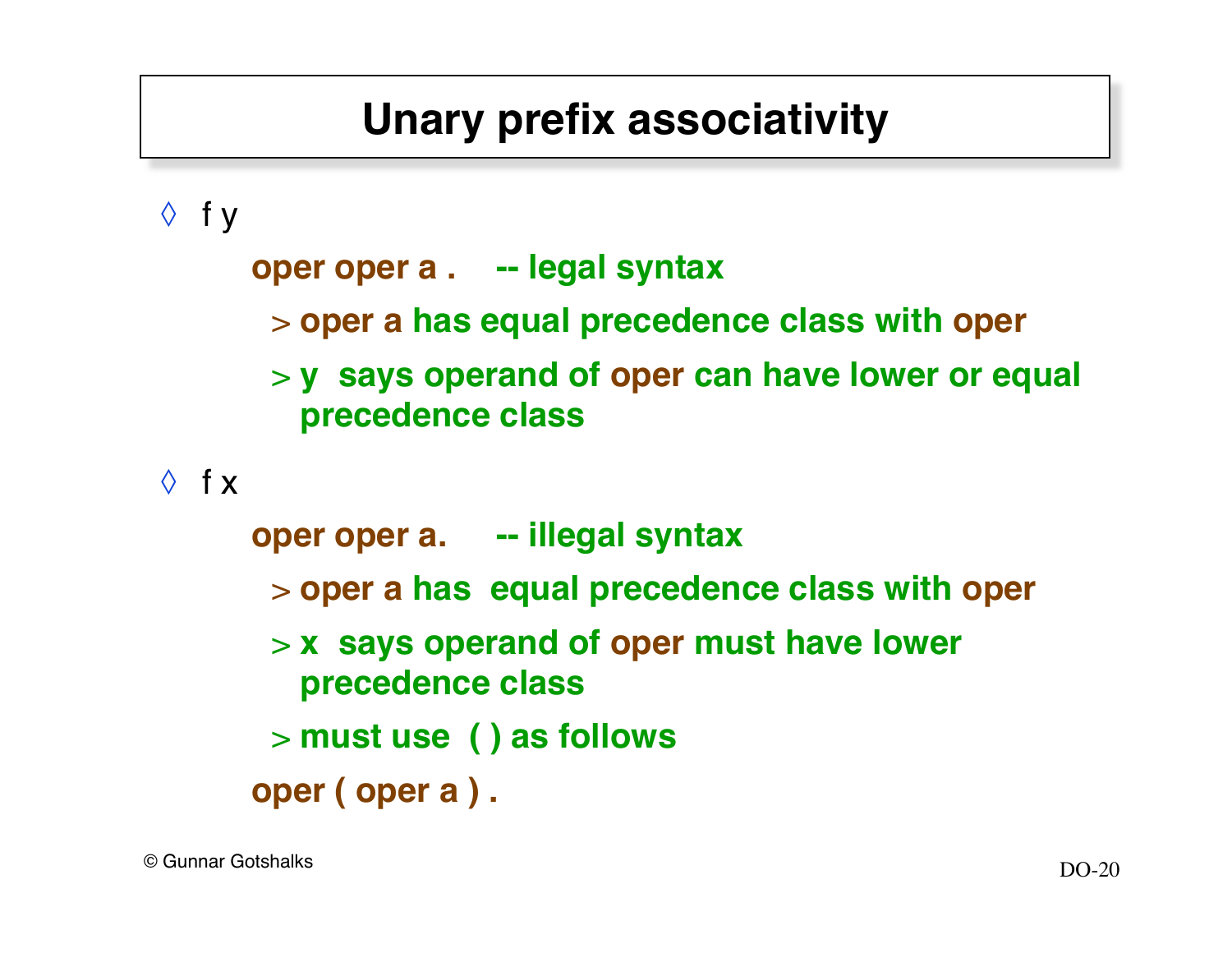## **Unary postfix associativity**

◊ y f

**a oper oper . -- legal syntax**

- > **a oper has equal precedence class with oper**
- > **y says operand of oper can have lower or equal class**

 $\Diamond$  x f

**a oper oper . -- illegal syntax** > **a oper has equal precedence class with oper** > **x says operand of oper must have lower precedence class** > **must use ( ) ( a oper ) oper .**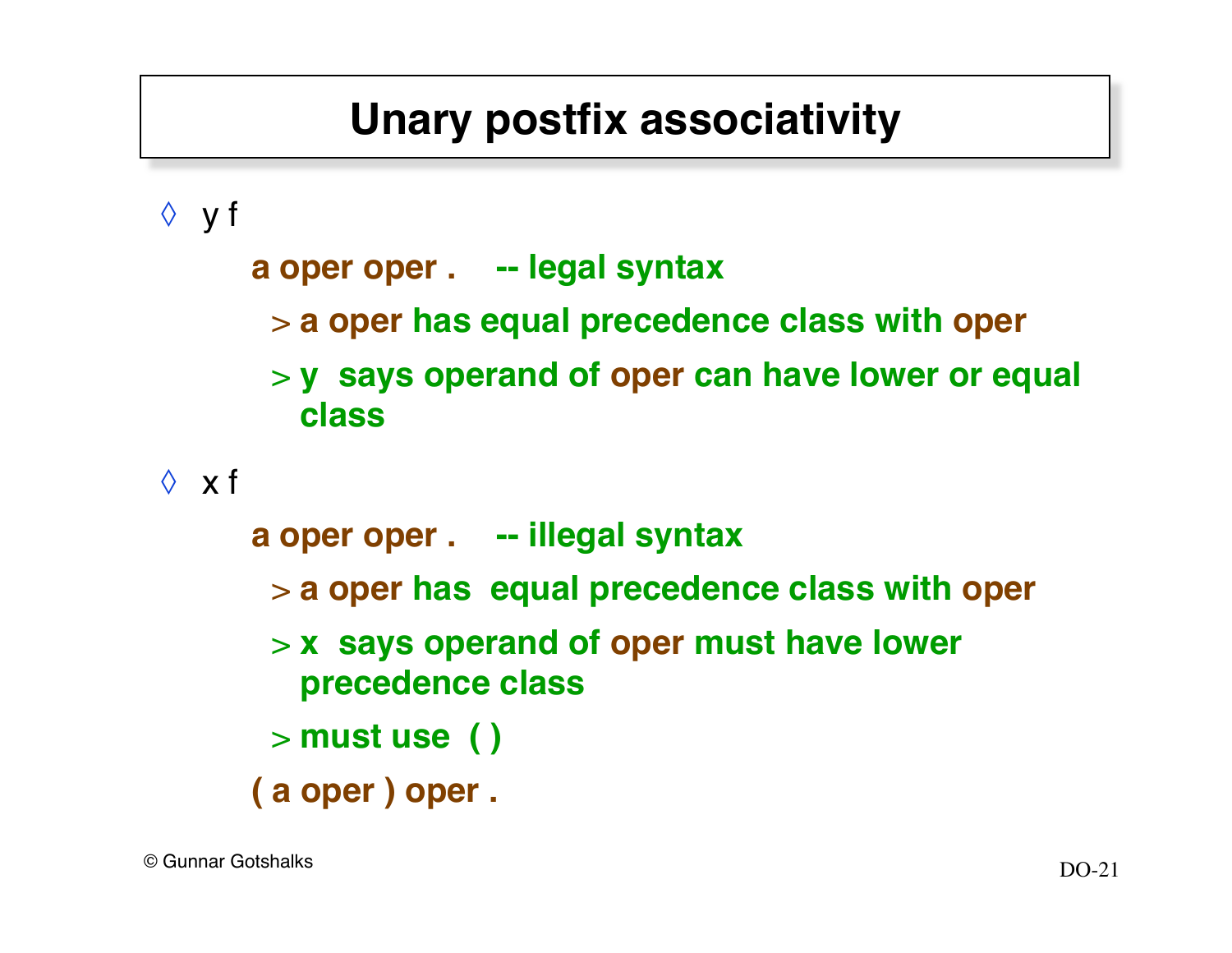# **op Associativity component – 2**

◊ Given

#### **A oper B**

 $\Diamond$  Can define oper as a binary operator with ...

**op ( 100 , xfy , oper ). -- right associative**

**op ( 100 , yfx , oper ). -- left associative**

- **op ( 100 , xfx , oper ). -- evaluate both operands first**
- **op ( 100 , yfy , oper ). -- not defined, ambiguous**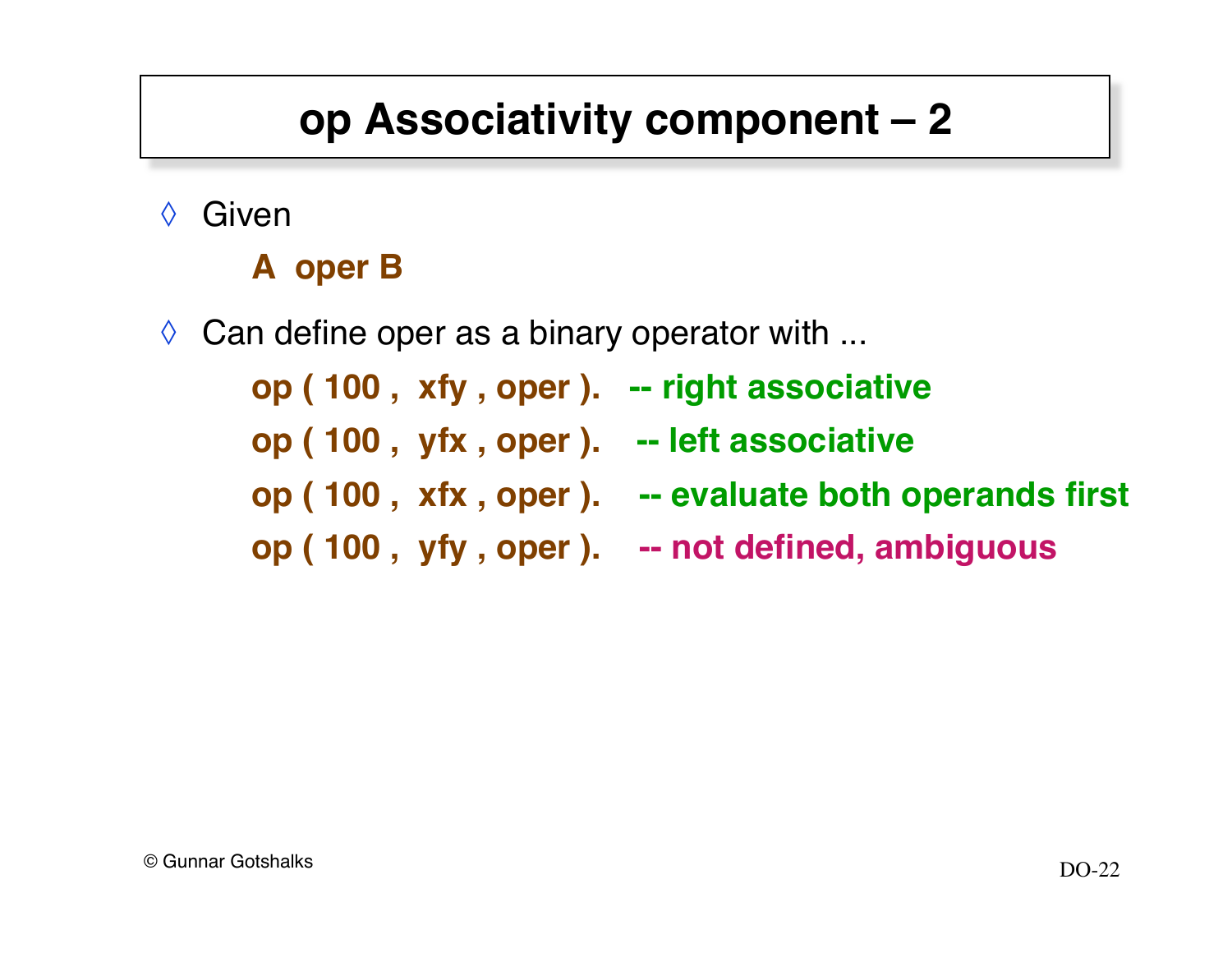#### **Right associative operator**

◊ Define

```
:- op ( 100 , xfy , op1 ).
```
◊ Test

> **C becomes the full structure, L shows the substructure**   $C = 1$  op1 2 op1 3 op1 4,  $C = L$ .

```
◊ Result
```
**=.. univ operator**

**C = 1 op1 2 op1 3 op1 4 L = [ op1 , 1 , 2 op1 3 op1 4 ]**  > **Left most op1 is evaluated last** > **Apply recursively**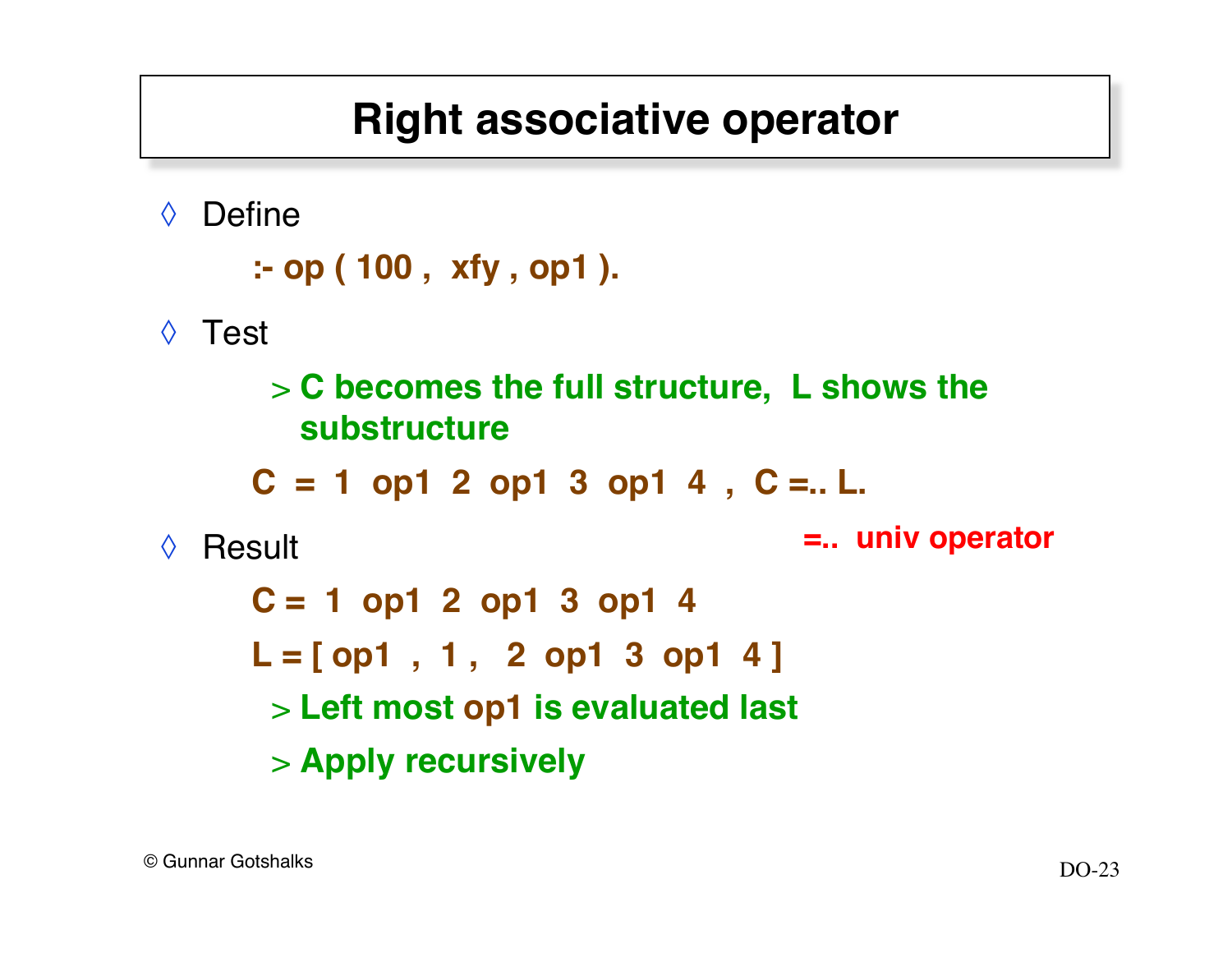#### **Left associative operator**

◊ Define

```
:- op ( 200 , yfx , op2 ).
```
◊ Test

> **C becomes the full structure, L shows the substructure** 

 $C = 1$  op2 2 op2 3 op2 4,  $C = I$ .

◊ Result

**C = 1 op2 2 op2 3 op2 4 L = [ op2 , 1 op2 2 op2 3 , 4 ]**  > **Right most op2 is evaluated last** > **Apply recursively**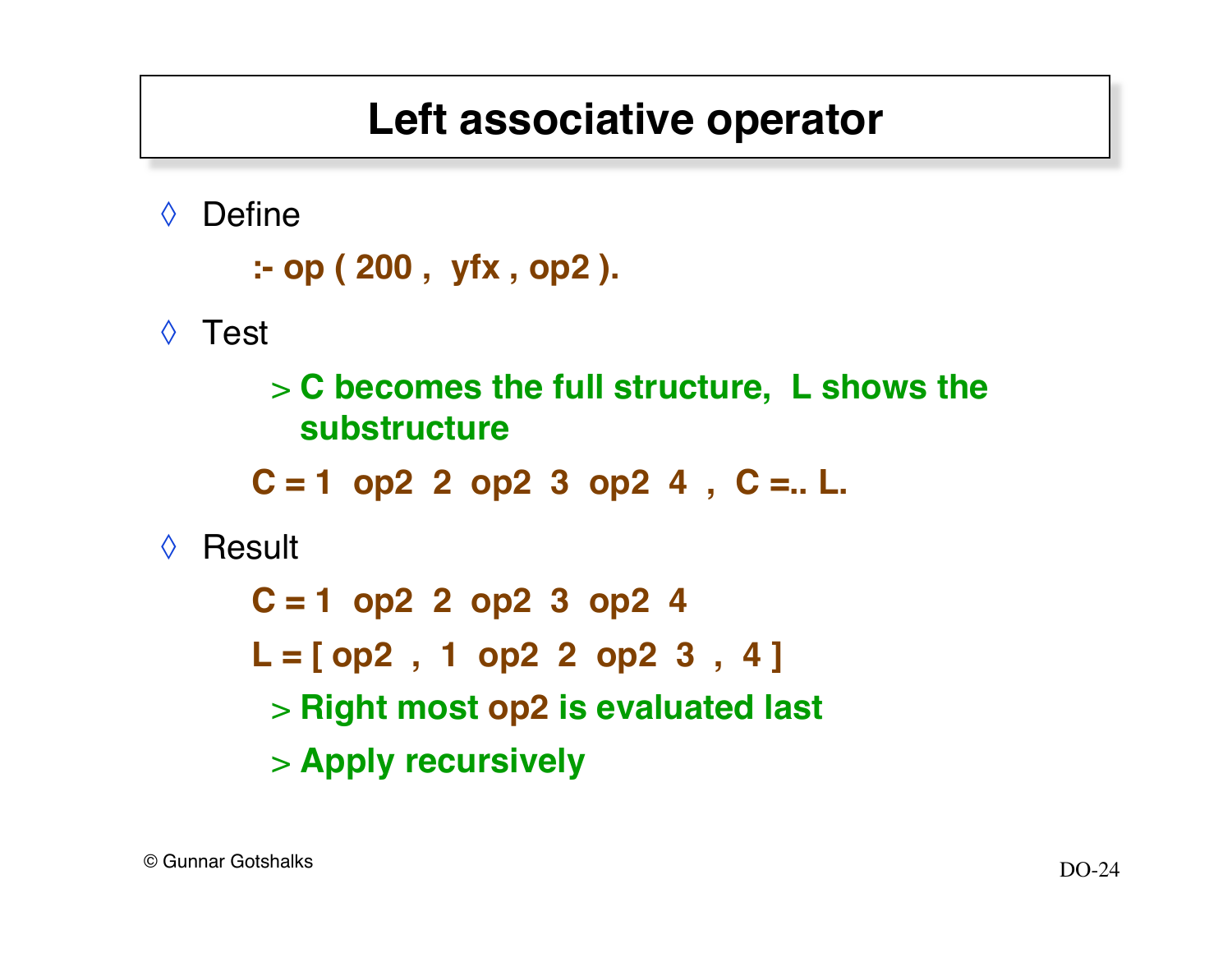## **Evaluate both operands first**

◊ Define

```
:- op ( 300 , xfx , op3 ).
```
◊ Test

 $C = 1$  op3 2 op3 3 op3 4,  $C = I$ .

◊ Result

**C = 1 op3 2**

 **« Syntax Error - check operator precedences » op3 3 op3 4 , C =.. L.** 

> **Error because the middle op3 expects its operands to its left and right to have lower precedence class but they have equal precedence class**